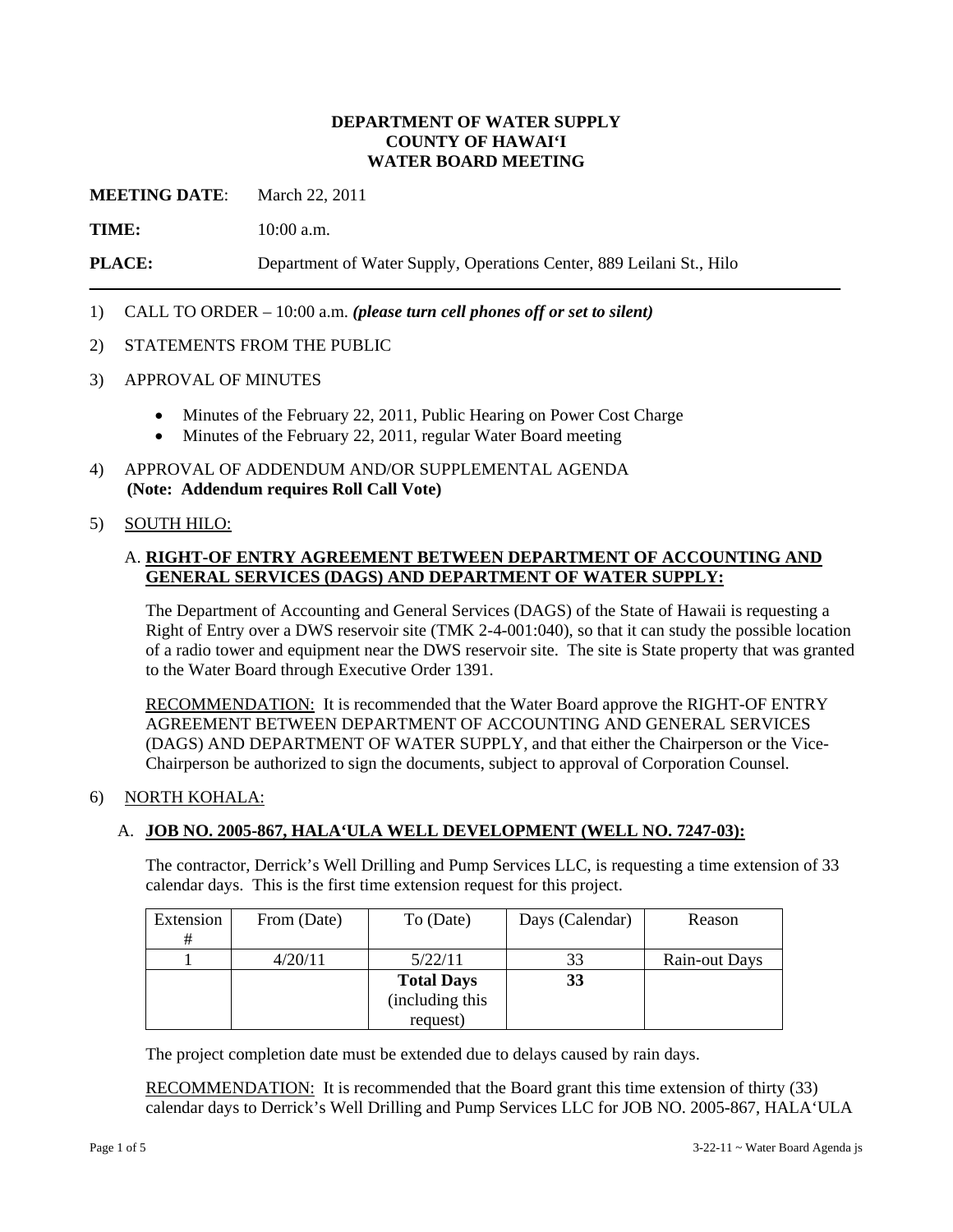WELL DEVELOPMENT (WELL NO. 7247-03). If approved, the contract completion date will be extended from April 19, 2011 to May 22, 2011.

### 7) NORTH KONA:

# A. **IRRIGATION AGREEMENTS FOR VILLAGES OF LAI'OPUA – PLANT MITIGATION PROJECT:**

The Department of Hawaiian Home Lands (DHHL) has a project to preserve and mitigate an endangered plant species, on those certain lands situated in and around TMK (3) 7-4-21:16 "Archaeological Preserve" and "Uhiuhi Preserve", on those certain lands situated in and around TMK (3) 7-4-21:011.

DHHL is asking for water service for these parcels. The service will be to provide irrigation water only.

DHHL has revised some of the items in the Department's typical irrigation agreement. It is being submitted for the Water Board's review and approval.

RECOMMENDATION: It is recommended that the Water Board accepts these documents subject to the approval of the Corporation Counsel and that either the Chairperson or the Vice-Chairperson be authorized to sign the documents.

### 8) MISCELLANEOUS:

### A. **DEDICATION OF WATER SYSTEMS:**

The Department has received the following documents for action by the Water Board. The water systems have been constructed in accordance with the Department's standards and are in acceptable condition for dedication.

# **1. GRANT OF EASEMENT**

(For Water Meter Purposes) Grantor: County of Hawaii Tax Map Key: (3) 4-5-003: 018 portion

## **2. GRANT OF EASEMENT**

(For Water Meter Purposes) Grantor: Barbara P. Moreno Tax Map Key: (3) 5-4-004: 003 portion

### **3. GRANT OF EASEMENT**

(For Water Meter Purposes) Grantor: Colin R. Washburn Tax Map Key: (3) 5-4-004: 003 portion

## **4. GRANT OF EASEMENT AND BILL OF SALE**

Kupulau Heights, Increment 1 and 2 Subdivision Application No. 2008-000831 No. of Lots: 14, Zoning: RS-15 Grantor/Seller: Deponte Brothers, LLC Tax Map Key: (3) 2-4-065: 004 E.W.O. 2005-042 Facilities Charge: \$60,500.00 Date Paid: 01/25/2011 Final Inspection Date: 01/20/2011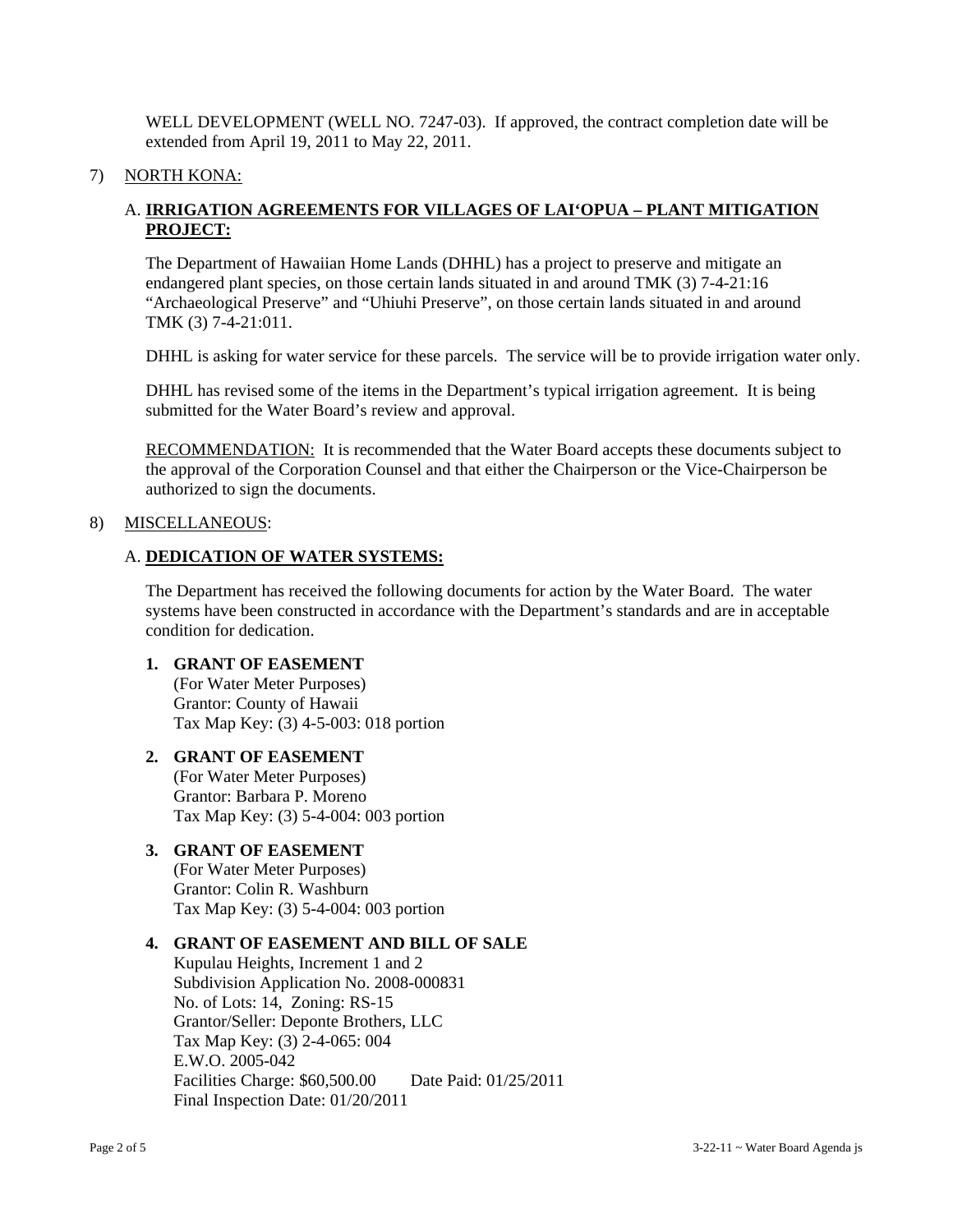Water System Cost: \$72,590.00

## **5. GRANT OF EASEMENT AND BILL OF SALE (REVISED)**

Subdivision Application No. 2004-238 Kaloko Light Industrial Subdivision, Phase 3 Grantor/Seller: TSA, LLC Tax Map Key: (3) 7-3-051: 060 E.W.O.: 2008-025 No. of Lots: 31 and Remainder Lot Zoning: MCX-1a Facilities Charge: \$ 453,750.00 Date Paid 01/09/2009 Final Inspection Date: 09/14/2010 Water System Cost: \$406,927.00

*Note: This item was approved by the Water Board at its meeting on December 21, 2010. However, during the review process, the Department found out that there were unacceptable encumbrances on the property; the document is now revised to meet the acceptable requirements. Upon the recommendation of Corporation Counsel, the Department presents this revised document to the Board for re-approval.* 

**RECOMMENDATION:** It is recommended that the Water Board accepts these documents subject to the approval of Corporation Counsel, and that either the Chairperson or the Vice-Chairperson be authorized to sign the documents.

## B. **DEPARTMENT OF WATER SUPPLY PROPOSED OPERATING AND CAPITAL IMPROVEMENT BUDGETS FOR FISCAL YEAR 2012:**

The Department's FY 2012 Operating Budget includes water sales revenues estimated with a 6.8% increase over FY 2011 rates. An increase of 3.7% had previously been approved for FY 2012, but did not incorporate increases in health care retirement costs. The 6.8% increase was calculated by R.W. Beck to cover these costs, as well as costs associated with transferring the Department's billing system to the Honolulu Board of Water Supply. This budget does not include salary reductions for employee furloughs.

The Department's FY 2012 CIP Budget totals \$29.8 million, to be funded by SRF loans (\$13.3 million) and GO Bonds/CIP Reserve (\$16.5 million).

**RECOMMENDATION:** It is recommended that the Water Board approve the Department's FY 2012 Operating and CIP budgets on this second of two readings. A Public Hearing on the proposed Operating and Capital Improvement Budgets for FY 2012 will have been held just prior to the regular Water Board meeting.

# C. **REPORT OF AD HOC FINANCE COMMITTEE:**

The Water Board's Ad Hoc Finance Committee Chairperson, Mr. Art Taniguchi, has been investigating the three focus areas (DWS's policies on credit card use, cash control and vehicle take-home), which encompass the scope of the Committee's work. At this meeting, the Committee may do the following:

- Discussion/action on vehicle take-home policy.
- Discussion of DWS's cash handling procedures and proposed changes.

## D. **REVISION OF DWS'S VISION STATEMENT:**

Discussion and possible adoption of DWS's new Vision Statement. At the February 22, 2011, Water Board meeting, Corporation Counsel recommended that the adoption of a new Vision Statement should precede the adoption of the Department's Energy Policy Statement. The proposed language for the new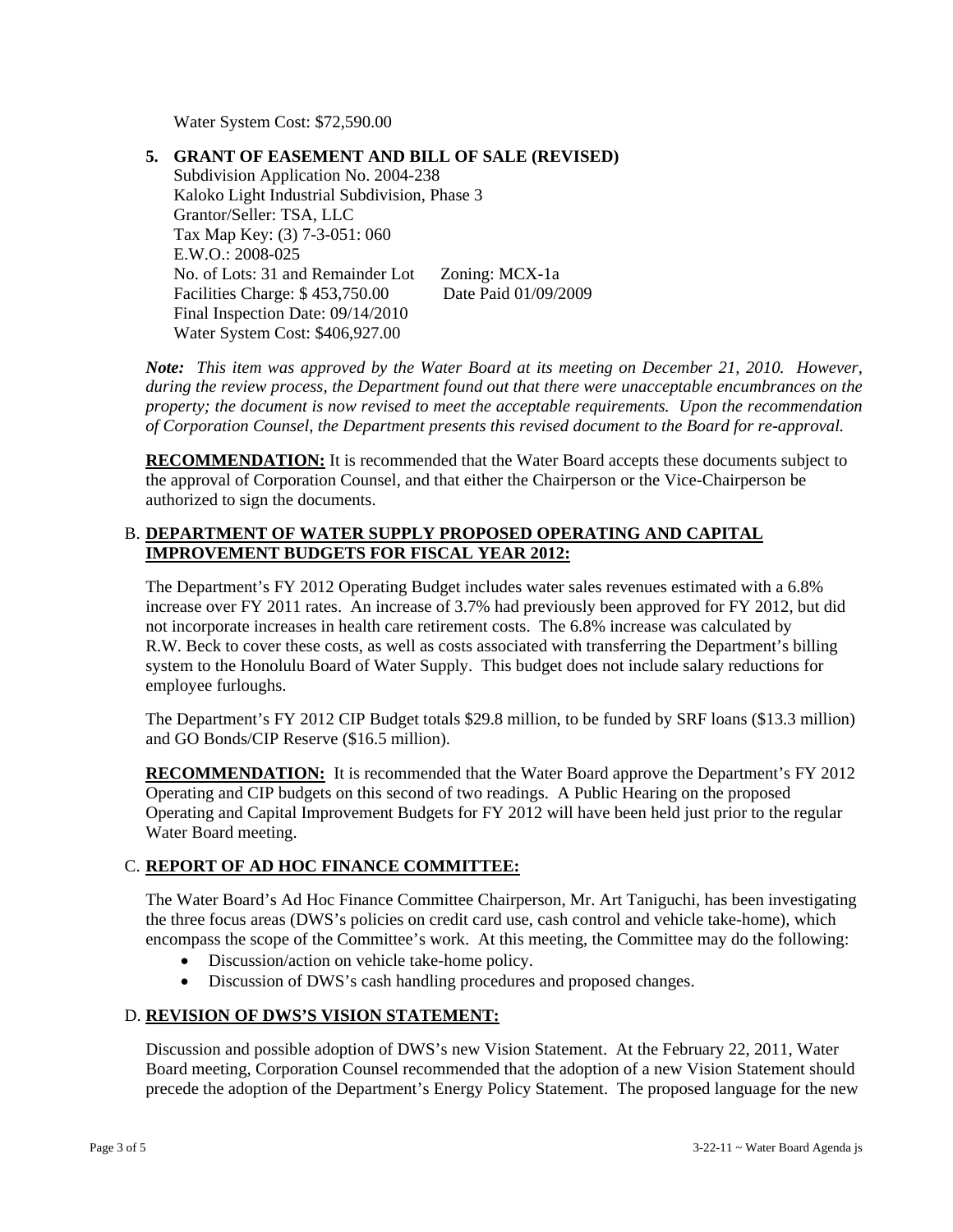Vision Statement is as follows: "The Department of Water Supply **is** recognized as an industry leader and employer of choice, and will satisfy the water needs of the County of Hawai'i."

## E. **ENERGY MANAGEMENT ANALYST UPDATE:**

The following areas will be covered:

- DWS's Green Initiatives
- DWS's Draft Energy Policy Statement Discussion and possible adoption of Energy Policy Statement

# F. **MONTHLY PROGRESS REPORT**:

Submission of Progress Report of Projects by the Department. Department personnel will be available to respond to questions by the Board regarding the status/progress of any project.

# G. **REVIEW OF MONTHLY FINANCIAL STATEMENTS:**

Submission of financial statements and information relating to the financial status of the Department. Department personnel will be available to respond to questions by the Board relating to the financial status of the Department.

# H. **MANAGER-CHIEF ENGINEER'S REPORT:**

The Manager-Chief Engineer will provide an update or status on the following:

- 1) Palani Road Transmission Waterline Project
- 2) Hawaiian Ocean View Estates Project
- 3) Recognition of Service Retirement
- 4) Public Relations and Education Specialist Update
- 5) Upcoming HWWA and AWWA conferences

## I. **MANAGER-CHIEF ENGINEER'S EVALUATION FORM FORMAT/JOB DESCRIPTION:**

Discussion on the format of the Manager-Chief Engineer's evaluation form, and discussion of Manager-Chief Engineer's job description. (This Item was included at the request of the Chairperson and Board members during the January 25, 2011, Water Board meeting.)

## J. **CHAIRPERSON'S REPORT:**

Chairperson to report on matters of interest to the Board.

# K. **EXECUTIVE SESSION RE: WATER BOARD OF THE COUNTY OF HAWAI'I V. WESLEY R. SEGAWA AND ASSOCIATES, ET AL. CIVIL NO. 09-1-0319:**

The Water Board anticipates convening an executive meeting, closed to the public, regarding the foregoing matter, pursuant to HRS Sections 92-4 and 92-5(a)(4), for the purpose of consulting with the Water Board's attorney on questions and issues pertaining to the Board's powers, duties, privileges, immunities and liabilities.